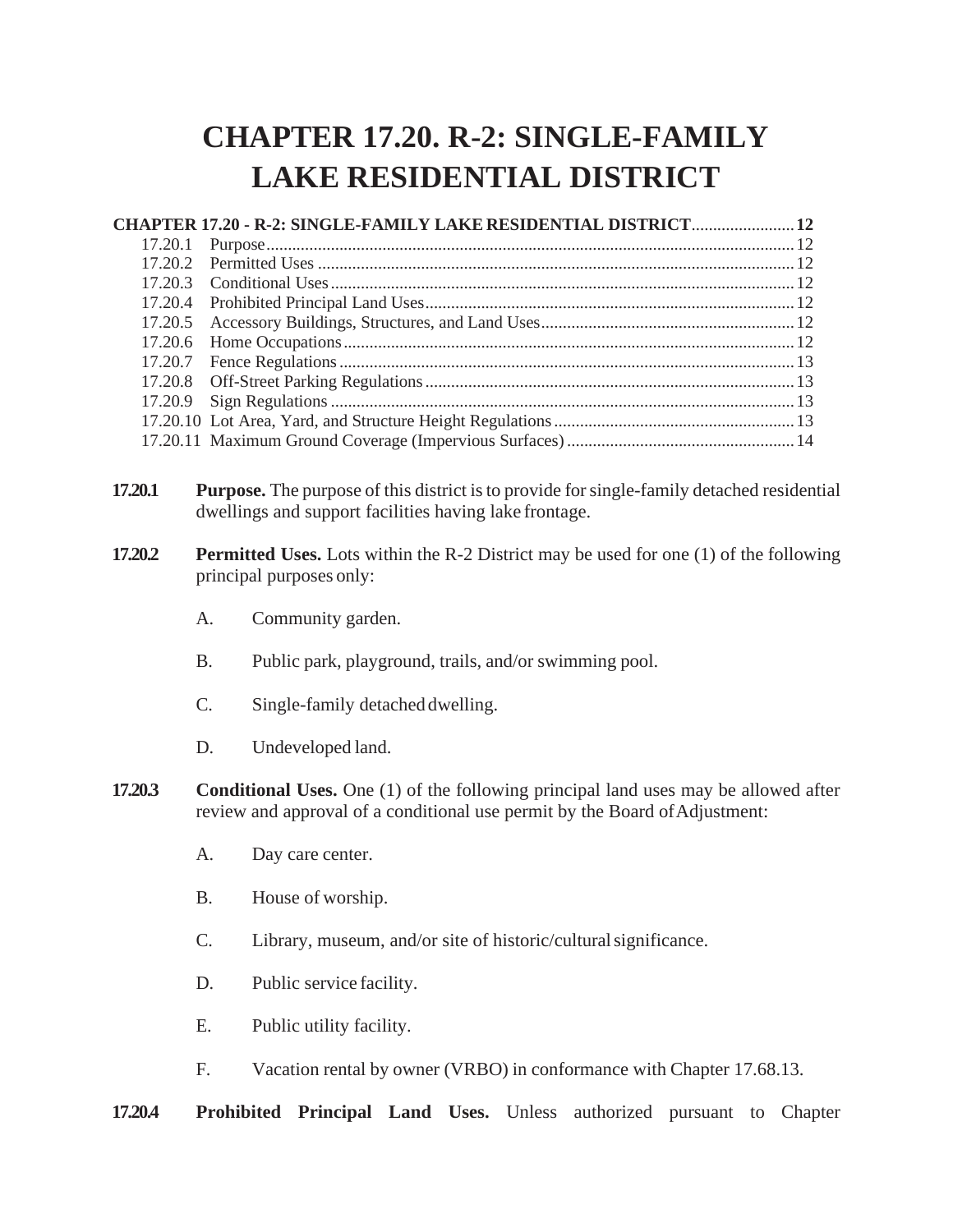$17.08.01(A)(1)(a)$ , all other principal land uses which are not specifically listed above as either a Permitted or Conditional Use shall be prohibited in the R-2 District.

- **17.20.5 Accessory Buildings, Structures, and Land Uses.** Accessory buildings, structures, and land uses within the R-2 District shall be regulated in conformance with the provisions of Chapter 17.68.01.
- **17.20.6 Home Occupations.** Home occupations within the R-2 District shall be regulated in conformance with the provisions of Chapter17.68.03.
- **17.20.7 Fence Regulations.** Fences within the R-2 District shall be regulated in conformance with the provisions of Chapter 17.68.02.
- **17.20.8 Off-Street Parking Regulations.** Off-Street parking within the R-2 District shall be regulated in conformance with the provisions of Chapter 17.68.09.
- **17.20.9 Sign Regulations.** Signs within the R-2 District shall be regulated in conformance with the provisions of Chapter 17.68.08.
- **17.20.10 Lot Area, Yard, and Structure Height Regulations.** The maximum height and minimum lot area, width, and setback requirements within the R-2 District shall be as follows:

|                                              | <b>Minimum</b>     | <b>Minimum</b>     | <b>Front</b>       | <b>Side</b>    | <b>Rear</b>    | <b>Maximum</b>   |
|----------------------------------------------|--------------------|--------------------|--------------------|----------------|----------------|------------------|
|                                              | Lot                | Lot                | Yard               | Yard           | Yard           | <b>Structure</b> |
|                                              | <b>Area</b>        | <b>Width</b>       | Setback*           | <b>Setback</b> | <b>Setback</b> | <b>Height</b>    |
| <b>Single-family</b><br>detached<br>dwelling | $6,500$ sq.<br>ft. | 50 ft.<br>see $#2$ | 30 ft.<br>see $#3$ | 7 ft.          | 25 ft.         | 35 ft.           |
| All other uses                               | <b>NA</b>          | <b>NA</b>          | 30 ft.             | 7 ft.          | 25 ft.         | 35 ft.           |
|                                              | see $#1$           | see $#1$           | see #1, #3         | see $#1$       | see $#1$       | see $#1$         |

\* For purposes of this Chapter, the front lot line shall be the line bounding the "ordinary highwater line" for littoral lots and the line on the lakeside of the lot for non-littoral lots. In addition to the prescribed front yard setback, any new or reconstructed building located on the lot shall respect and observe a line-of-sight view corridor of forty-five (45) degrees from each corresponding corner of the principal building located on its neighboring properties. The angle of this view corridor may be reduced to no less than thirty (30) degrees on one (1) or more sides by written agreement between the lot owner and the relevant neighbor(s). This agreement shall be filed with the City and the Union County Register of Deeds. It shall be binding upon the heirs, successors, and assigns of the title holder and shall pass with the land. (See Figure #1)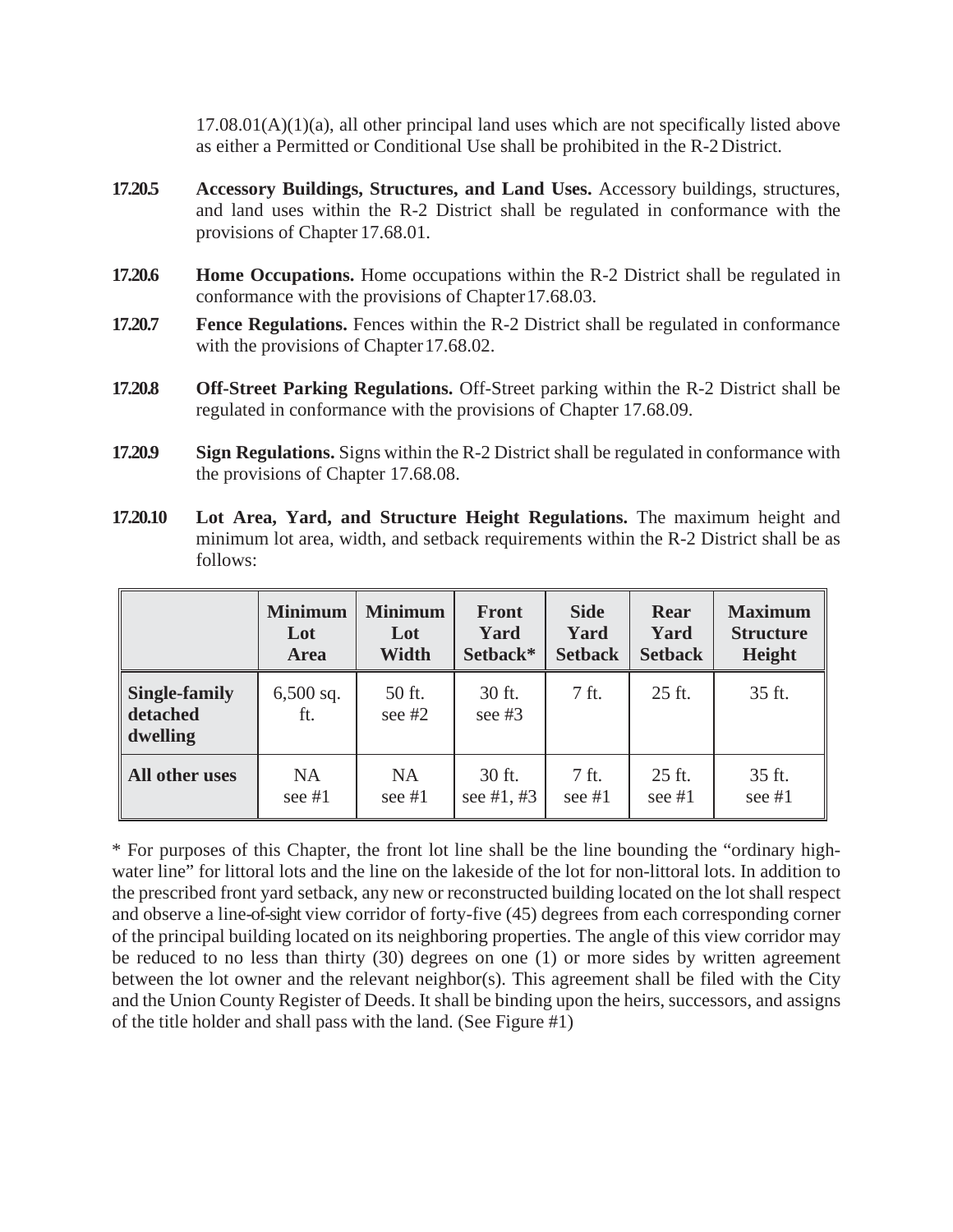



Figure #1

## **Exceptions**

- #1 Unless an alternative lot size, lot width, setbacks, and/or structure heights are required by the granting of a conditional usepermit.
- #2 A single-family detached dwelling may be constructed on a lot-of-record which has a lot width of less than fifty (50) feet, subject to applicable setback requirements.
- #3 There shall be a required front yard on each street side of a corner lot. Similarly, there shall be a required front yard on each street side of a multiple-frontage lot. In both situations, the addressed required front yard(s) shall be thirty (30) feet; however, the other required front yard may be reduced to fifteen (15) feet.
- #4 See also Adjustments to Yard Regulations (Chapter 17.72) and Non-Conforming Uses and Non-Standard Lots (Chapter 17.76) for other specific exceptions.
- **17.20.11 Maximum Ground Coverage (Impervious Surfaces).** The sum total of the ground area covered by all structures including, but not limited to, buildings, patios, driveways,